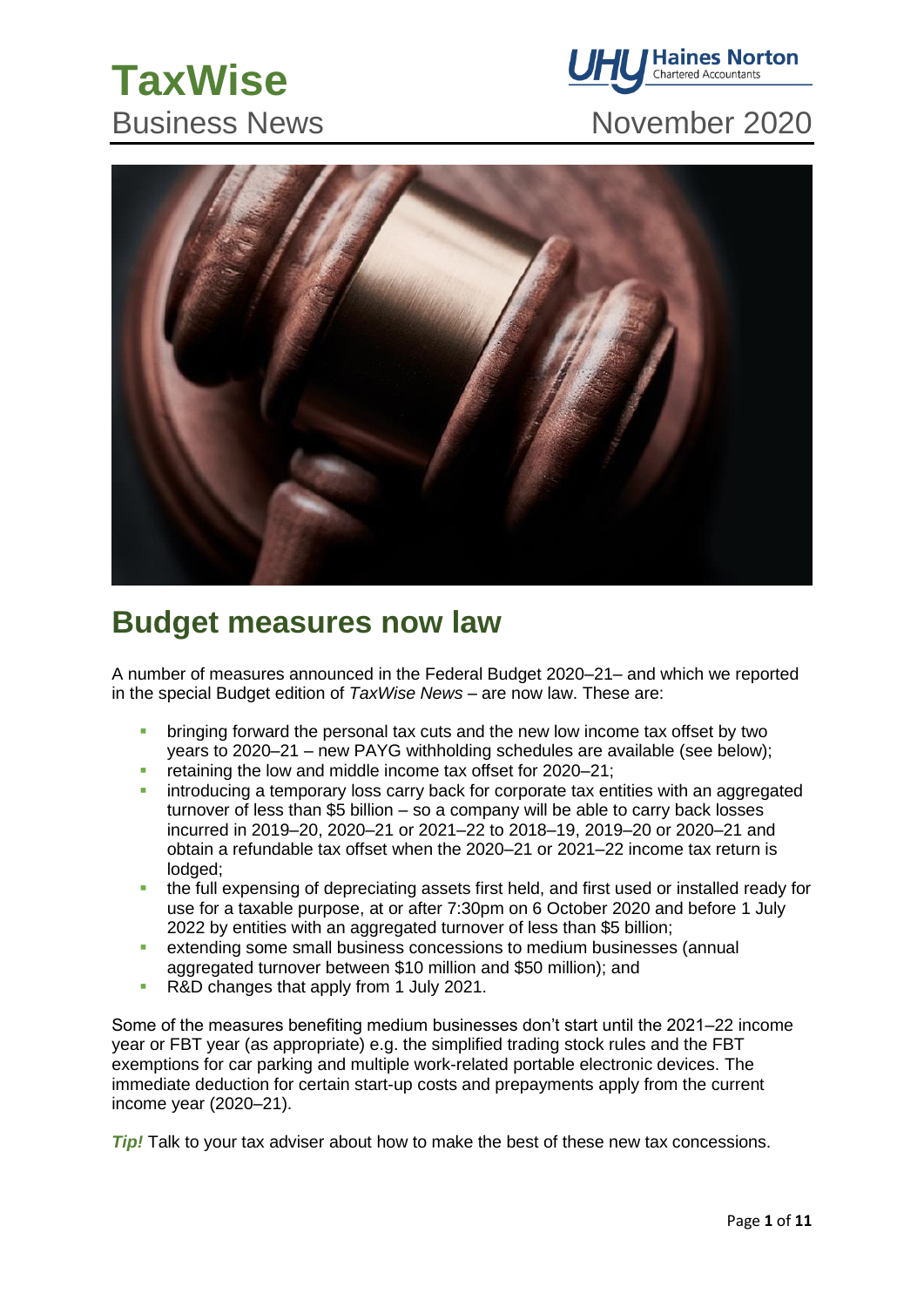# **JobKeeper update**

### **New alternative decline in turnover test**

To claim JobKeeper, you must have suffered a significant decline in turnover.

Generally, this is measured by comparing a relevant quarter in 2020 (called the turnover test period) with the equivalent quarter in 2019. However, there are alternative decline in turnover tests that apply in certain situations, such as:

- the business did not commence until early in 2020;
- there was a significant increase in turnover before the turnover test period;
- **.** the business was affected by drought or other natural disaster; or
- in the case of a sole trader or small partnership, turnover was affected by leave, injury or illness.

An additional alternative decline in turnover test has been added – this applies to businesses that temporarily ceased trading for some or all of the relevant comparative period.

The new decline in turnover test requires the entity to have suffered the necessary decline based on its actual GST turnover for the September 2020 and/or the December 2020 quarter and not its projected turnover.

#### **JobKeeper rates**

The standard rate of JobKeeper of \$1,500 per fortnight has been replaced with a two-tiered rate of JobKeeper from 28 September 2020. The higher rate of JobKeeper from 28 September 2020 to 3 January 2021 is \$1,200 (per fortnight) and the lower rate is \$750 (per fortnight).

On 4 January 2021, the higher rate of JobKeeper reduces from \$1,200 to \$1,000 (per fortnight) and the lower rate reduces from \$750 to \$650 (per fortnight).

Whether the higher rate of JobKeeper applies is based on whether the individual worked 80 hours or more in the 'reference period'. The higher rate will apply to:

- **E** eligible employees whose total hours of paid work, paid leave and paid absence on public holidays was 80 hours or more in the 28-day period ending at the end of the most recent pay cycle that ended before 1 March 2020 or 1 July 2020 (the employer may choose which period applies);
- **EXECTED EXECTED EXECTED** eligible business participants (including sole traders) who were actively engaged in the business carried on by the entity for 80 hours or more in February 2020. The individual must provide a notice to that effect to the entity (or to the Commissioner if the individual is a sole trader).

The lower rate will apply to all other eligible employees/business participants.

The JobKeeper scheme is scheduled to end on 28 March 2021.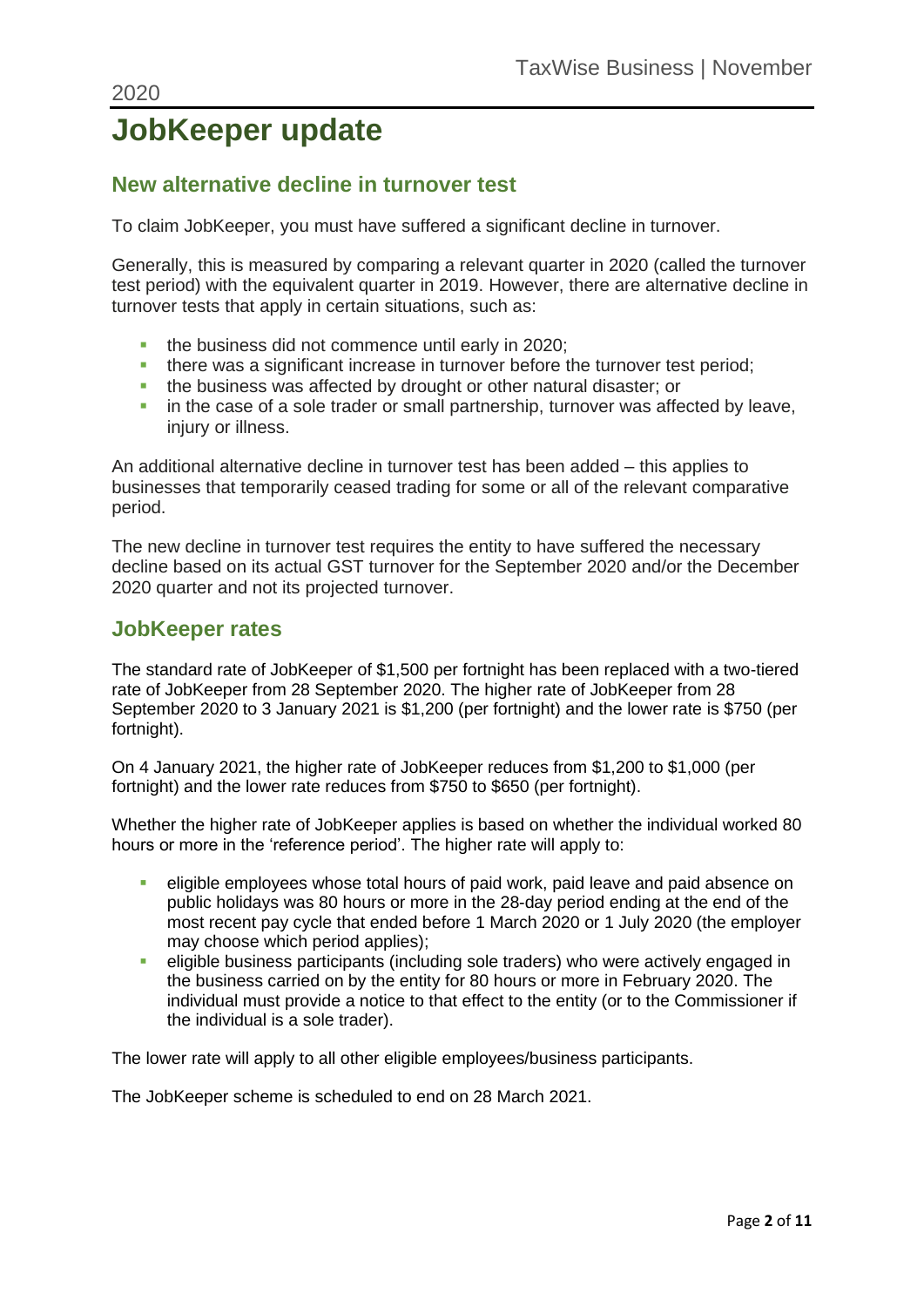#### **JobKeeper overpayments**

The ATO has published on its website a useful guide explaining what happens if you have incorrectly self-assessed yourself (or your employees) as eligible for a JobKeeper payment.

If the ATO considers it was an honest mistake, you may not have to repay the payment if:

- **•** you relied in good faith on a statement made by an employee in their nomination notice;
- you fully passed on the benefit of the JobKeeper payment to the relevant employee;
- **.** the mistake was made in the early days of JobKeeper when less public guidance was available.

If the ATO considers the mistake was not an honest one – which could include where the ATO has contacted you about a claim potentially being ineligible and you have not taken reasonable steps to check the eligibility before making future claims – the ATO will contact you and advise:

- **why they think there has been an overpayment;**
- how much you need to repay; and
- how to make the repayment.

There is a third scenario – the ATO decides that another entity that directly or indirectly benefited from the overpayment is also liable to repay the overpayment. The ATO can pursue you or the other entity for repayment (including for the whole amount).

*Tip!* If you think you have received a JobKeeper payment by mistake, talk to your tax adviser or the ATO as soon as you discover the error.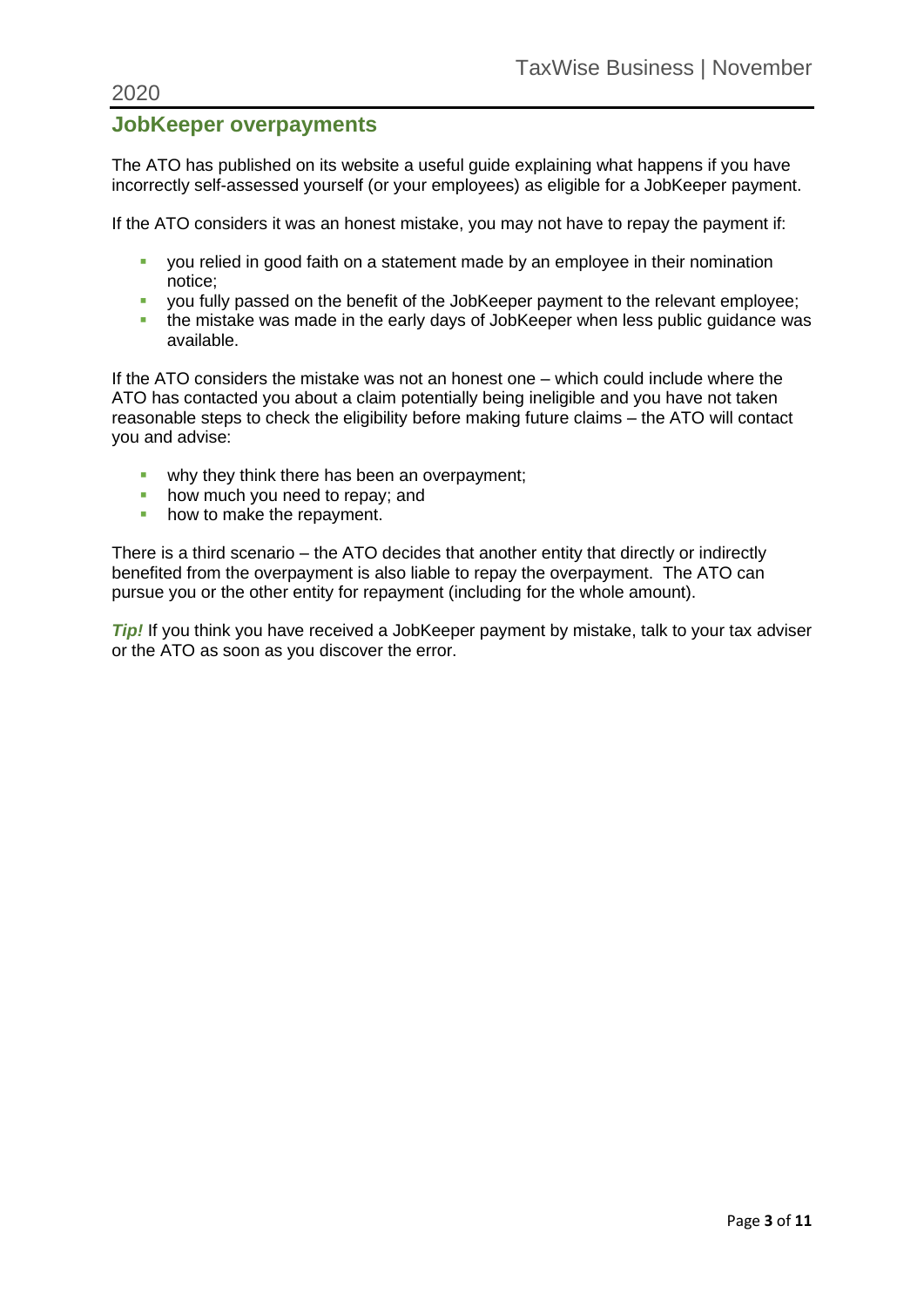

# **What has the ATO been up to?**

### **PAYG withholding – new ATO schedules**

If you have employees, you need to make adjustments in your payroll processes and systems to ensure the personal tax cuts announced in the Federal Budget 2020–21 (and which are now law) are reflected in your employees' take-home pay.

You must make sure you withhold the correct amount from salary or wages paid to employees for any pay runs processed from no later than 16 November 2020 onwards.

The ATO has updated the tax withholding schedules to reflect the tax cuts. They are available on the [ATO website.](https://www.ato.gov.au/Rates/Tax-tables/)

### **Single Touch Payroll (STP) – having problems?**

Are you having problems with STP? The ATO has published troubleshooting tips on its website (see *Troubleshooting STP reporting*) dealing with issues such as:

- You have started reporting and your software is not connecting to the ATO.
- **You use multiple payroll solutions and you are unsure which Business Management** Software (BMS) ID to use.
- **You submitted an STP report when you didn't mean to, or your report contained a** significant amount of incorrect data.
- You have entered an incorrect ABN in your STP report.
- You missed sending an STP report.
- Your last STP report employees' year-to-date information does not match the information in your payroll software.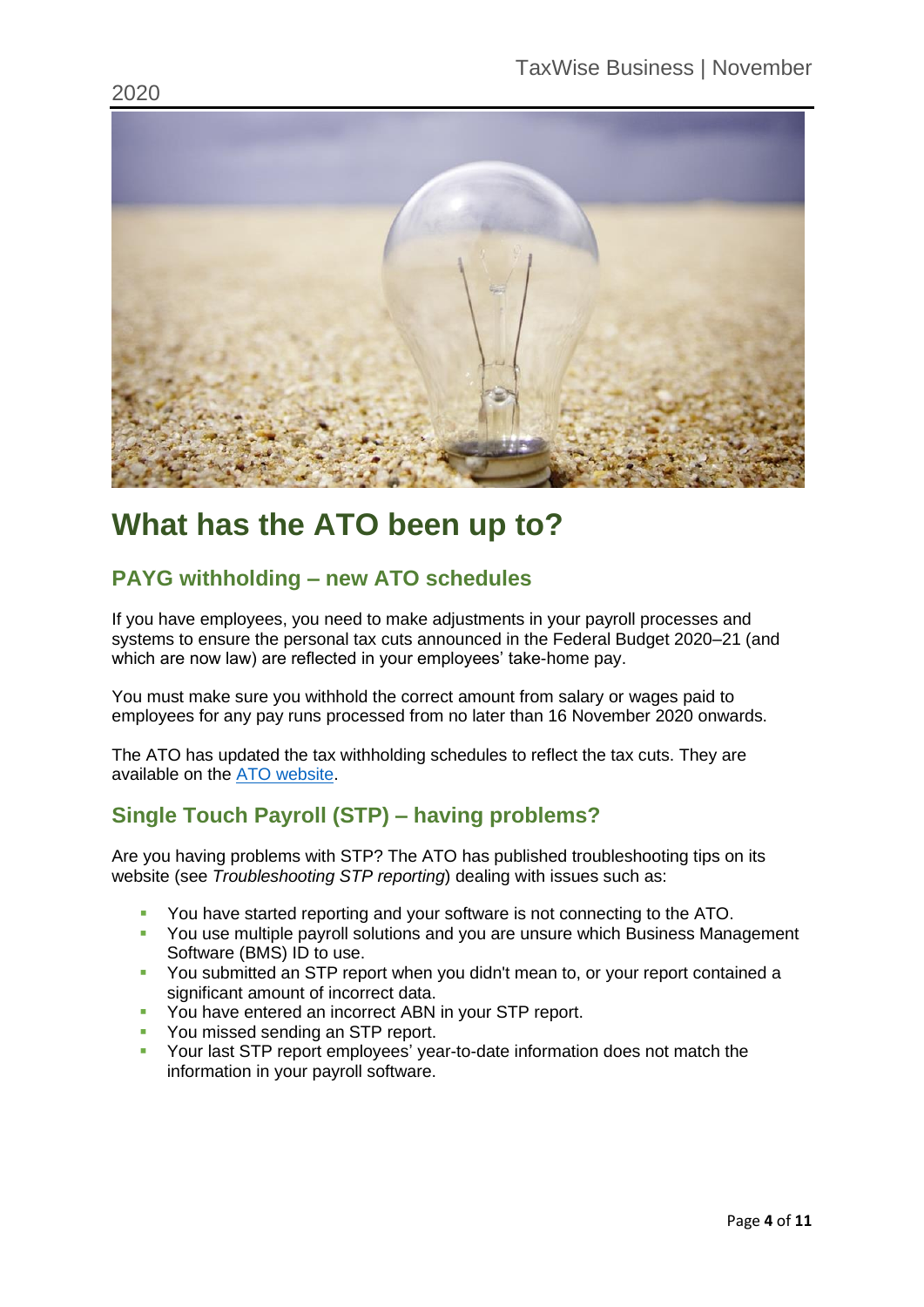### **Need an STP exemption?**

The ATO will consider granting an exemption for reporting through STP for:

- a financial year: and/or
- a particular employee or group of employees.

Small employers with 19 or fewer employees may be exempt from STP reporting if they meet any of the following criteria:

- no or low digital capability;
- no or unreliable internet service:
- other special circumstances.

Employers who run their business in an area with no internet service can seek an exemption for one or more financial years.

Don't forget that a quarterly STP reporting concession may be available until 30 June 2021 for micro employers (1 to 4 employees) who use a registered tax or BAS agent.

Employers with 19 or fewer employees and are exempt from STP reporting for payment made to their closely held payees until 30 June 2021.

*Tip!* Your tax adviser can apply for an exemption on your behalf or let you know if you qualify for the temporary quarterly STP reporting concession.

#### **Shareholder loans – minimum yearly repayments**

If you have a loan from a private company you control (or from an interposed entity) and a complying loan agreement is in place, you must make a minimum yearly repayment by the end of the company's income year throughout the loan term. Failure to do so may result in your being taken to have received an unfranked dividend.

The ATO realises that, as a result of the COVID-19 pandemic, some borrowers are facing difficult circumstances beyond their control. If you are in that situation, and were unable to make the minimum repayment for 2019–20 by the due date (30 June 2020 in most cases), the ATO will look favourably on a request to extend the repayment period (up to 30 June 2021). Note the minimum yearly repayment for 2020–21 is due as normal by 30 June 2021.

You can request an extension by completing a streamlined [online application form.](https://www.ato.gov.au/Forms/Request-to-extend-time-to-make-minimum-yearly-repayments-for-COVID-19-affected-borrowers-under-section-109RD/)

### **Advising businesses through early engagement**

The ATO recommends that you engage early with them to avoid mistakes if entering into complex tax and super arrangements. The ATO will work with you and your tax adviser to:

- **•** explore your tax arrangement;
- **•** provide advice to help you arrive at the right outcome; and
- **•** request a draft application for a ruling (if relevant).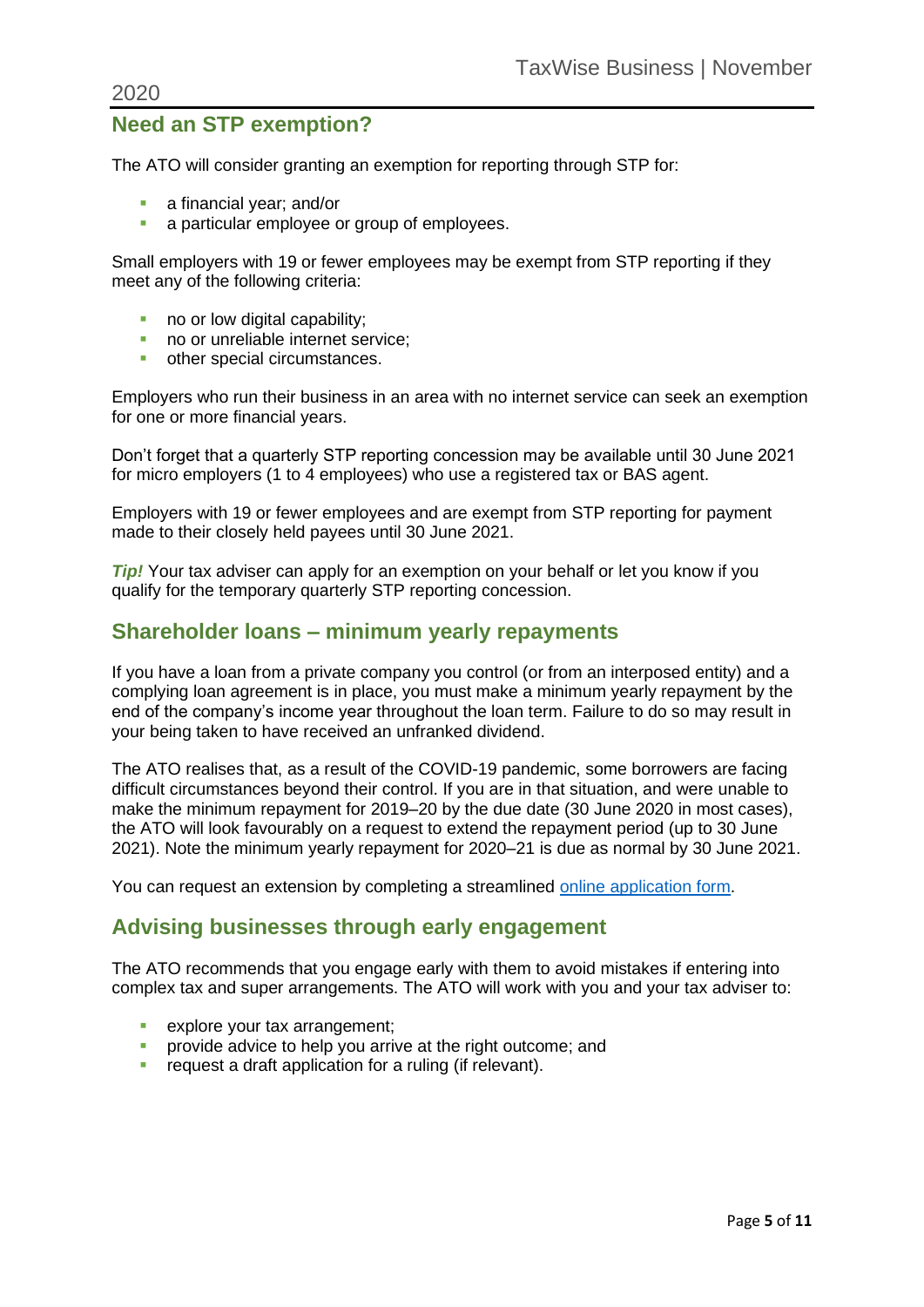#### 2020

### **Foreign investment real estate rules**

A foreign person must apply for foreign investment approval before they purchase Australian residential real estate and vacant land, unless they purchase it as joint tenants with a permanent resident or Australian citizen.

If you think you may have broken the foreign investment rules, you should contact the ATO. If you tell the ATO about your breach of the rules, the penalty amount may be lower than if the ATO detects your breach.

The ATO also encourages people to provide information about someone else who may be breaking the foreign investment rules. The ATO will investigate all reports of suspected breaches if enough information is provided.

You can complete the tip-off form on the ATO website or in the **Contact us** section of the ATO app, or phone the tip-off hotline on **1800 060 062**.



# **Tax tips**

### **Varying your PAYG instalments**

You can vary your PAYG instalments throughout the year if you think you will pay too much tax, compared with your estimated tax for the year.

To assist businesses affected by the COVID-19 pandemic, the ATO won't apply penalties or interest for the 2020–21 income year for excessive variations when you make your best attempt to estimate your end of year tax. However, general interest charges may apply to outstanding PAYG instalment balances.

Variations don't carry over into the new income year, so if you made variations in the 2019– 20 income year, you may need to vary again in 2020–21.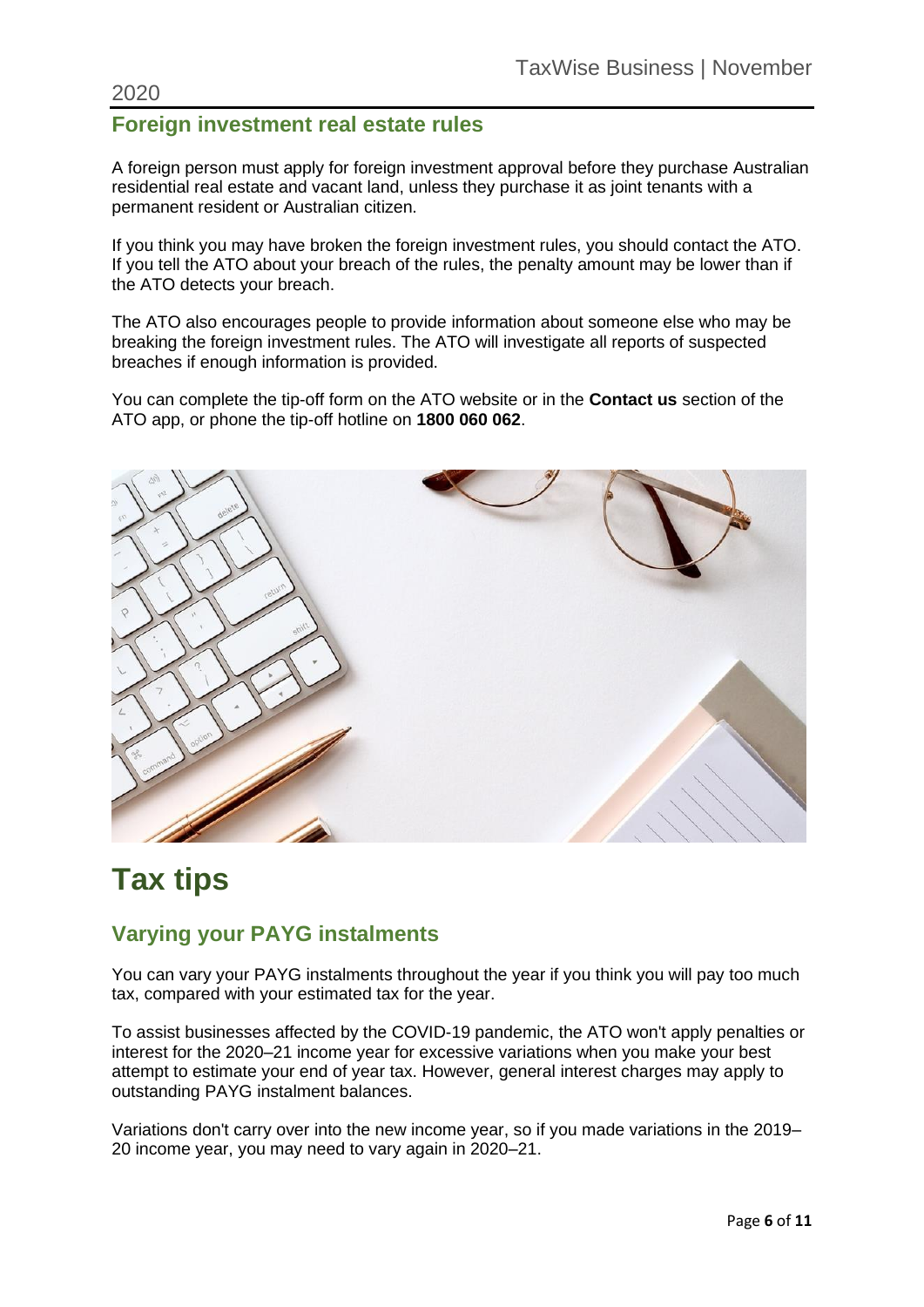Your varied amount or rate will apply for all your remaining instalments for the income year, or until you make another variation.

Calculating and paying the right PAYG instalment amounts will help you manage your cashflow.

*Tip!* Talk to your tax adviser if you want to vary your PAYG instalments.

### **Small business CGT concessions**

The small business CGT concessions (aggregated turnover under \$2 million – *not* \$10 million) are important, but very complex. Disputes with the ATO about the concessions are not uncommon.

In good news for small business, the Full Federal Court recently found that as the small business CGT concessions are intended to "help small business", they should be construed beneficially rather than restrictively.

This approach assisted a taxpayer (Mr E) who sold a property used to store materials, tools, equipment and vehicles used in a building, bricklaying and paving business operated by Mr E (and his wife) through a family trust. Some materials, etc. were stored in two  $4m \times 3m$ sheds and other materials, etc. were stored in the open. The property was visited a number of times a day in between jobs and tools and other items were collected on a daily basis.

The Court decided that the property was "used, or held ready for use, in the course of carrying on a business" and was therefore an "active asset". This meant that Mr E could access the small business CGT concessions to reduce the capital gain made on the sale of the property.

*Tip!* If you are thinking about selling a business or business assets, talk to your tax adviser about how to minimise the tax that might be payable if you make a profit on the sale.

### **Calculating aggregated turnover**

Whether a business is entitled to certain tax concessions – e.g. the simplified depreciation rules and the small business CGT concessions – depends on the business' "aggregated turnover".

*Aggregated turnover* is generally the business' annual turnover plus the annual turnovers of affiliates of the entity and entities connected with the entity.

*Annual turnover* is all ordinary income the business derived in the ordinary course of carrying on a business for the income year.

The ATO has confirmed that JobKeeper payments are *not* included in annual turnover. This is because they are not derived in the ordinary course of carrying on a business, even though they are ordinary income (and therefore should be included in your assessable income). Other amounts that are not included in annual turnover are:

- GST charged on a transaction;
- **amounts borrowed for the business;**
- **•** proceeds from selling business capital assets:
- **EXECUTE:** insurance proceeds for the loss or destruction of a business asset; and
- **EXECT** amounts received from farm management deposit repayments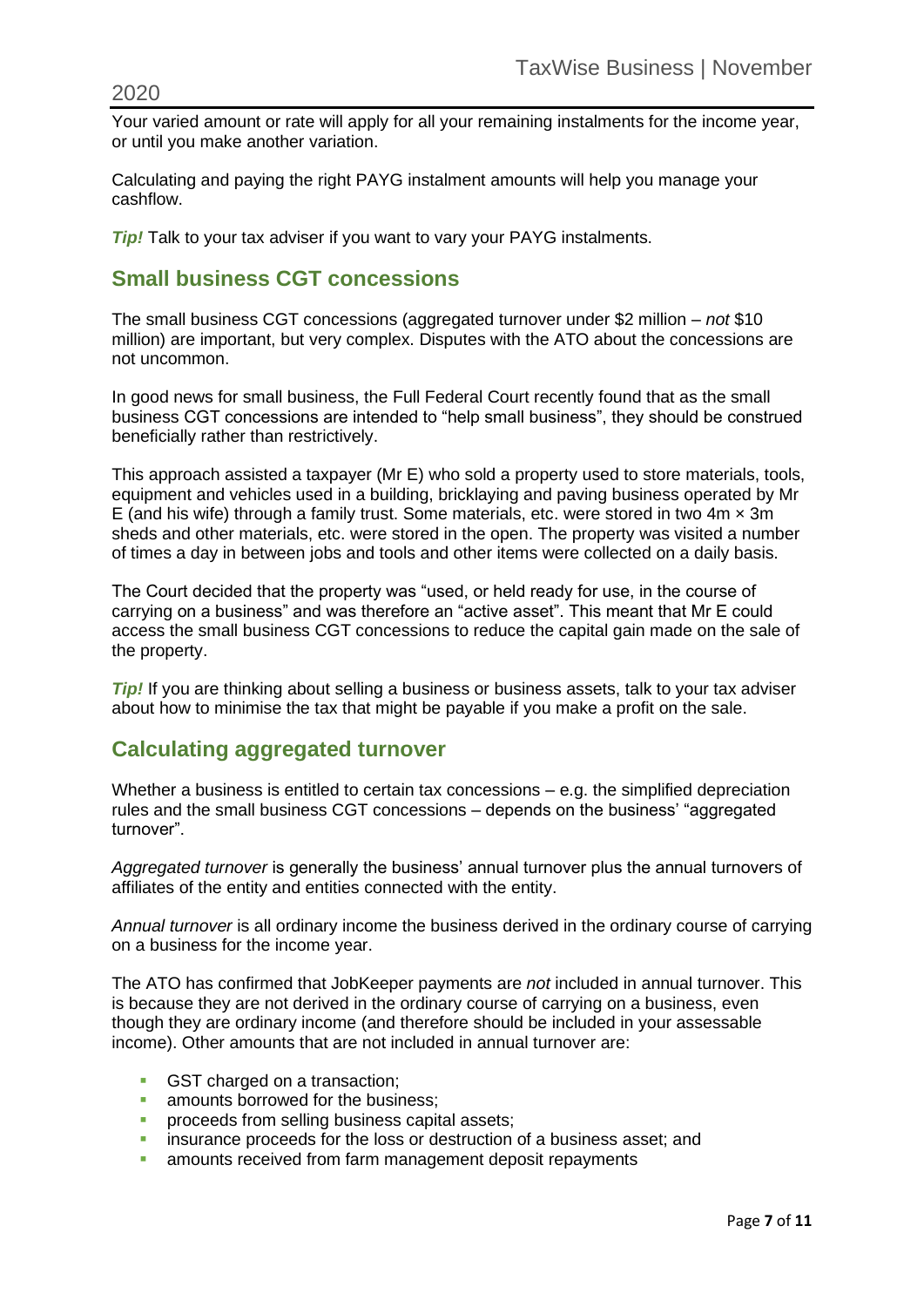#### 2020

### **Closing a small business**

Unfortunately, some businesses may need to close their doors – either temporarily or permanently – due to the COVID-19 pandemic. The ATO has called on such businesses that are closing temporarily to "do their best to keep up with tax and superannuation obligations".

If you are in this situation and you need additional time or support, you should contact your registered tax professional or the ATO on **1800 806 218**.

If a business is forced to close permanently as a result of the COVID-19 pandemic, or for any other reason, it must still lodge any outstanding activity statements and instalment notices, make GST adjustments on the final activity statement and lodge final tax returns. This will enable the ATO to finalise the taxpayer's account and issue any refunds that might be owed.

Once the entity's tax affairs are finalised, the ABN and GST registration should also be cancelled. Business records must be kept for at least 5 years after the end of the financial year in which a business is sold or closed.



## **Other matters**

### **Are your ABN details up-to-date?**

Did you know that emergency services and government agencies use ABN details to help identify businesses in affected areas during times of emergency or natural disaster? It is therefore important to ensure your ABN details are correct, including:

- authorised contacts:
- **the physical location of the business:**
- the postal address and the email address: and
- **•** the phone number.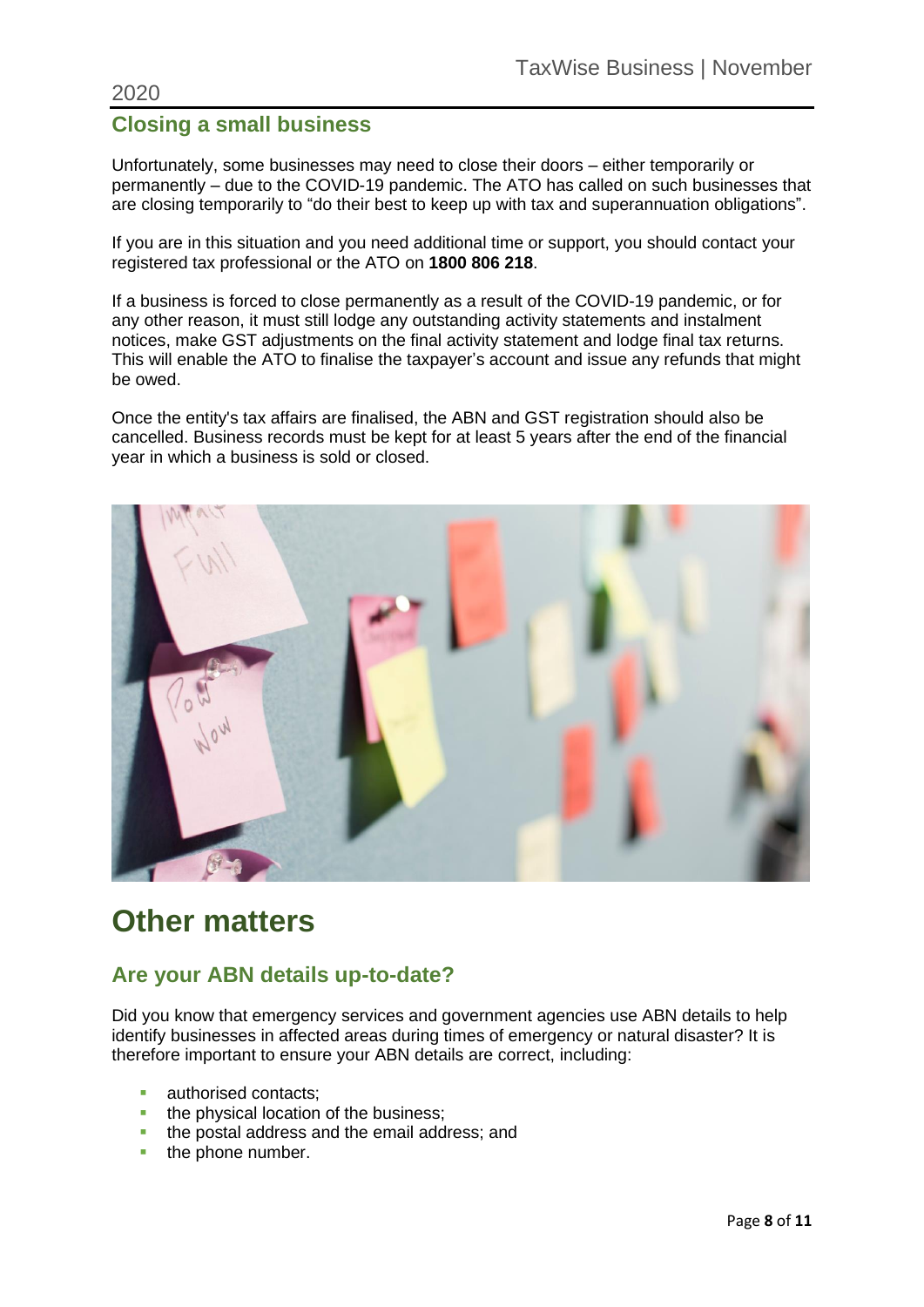It is advisable to list your own contact details and not your tax adviser's details.

The fastest way to update your details is through the Australian Business Register (ABR) [online services.](https://www.abr.gov.au/business-super-funds-charities/updating-or-cancelling-your-abn/update-your-abn-details)

Log in using myGovID and Relationship Authorisation Manager (RAM).

### **Are you changing your business structure?**

If you are changing your business structure, for example from a sole trader to a company, you will need a new ABN. Other situations where you need to cancel your ABN and apply for a new ABN include where changing from:

- **·** individual/sole trader to partnership or trust:
- **E** individual/sole trader to company or trust
- **•** partnership to company or trust.

You must ensure that your ABN details are updated on your tax invoices. This is essential as your ABN is used to:

- **EXEDENTIFY** identify your business identity to others when ordering and invoicing; and
- claim GST credits.

Other businesses and entities must withhold payment at the top marginal tax rate if the ABN quoted on the invoice is incorrect or the details do not match up.

Remember to ensure that you update your GST registration details whenever you get a new ABN.

**Tip!** Contact your tax adviser if you are considering changing your business structure. There are likely to be tax issues.

### **Working out if you have to pay superannuation for your workers**

It is not always easy to work out when you have to make contributions under the superannuation quarantee (SG) scheme.

Generally, if you pay an employee \$450 or more (before tax) in a calendar month, you have to make SG contributions on top of their wages. This includes a family member working in your business.

If your employee is under 18, they must work for more than 30 hours per week to qualify.

You are required to make SG contributions regardless of whether the employee:

- is full-time, part-time or casual working holiday-makers are also included;
- receives a superannuation pension or annuity while still working; or
- **E** is a company director.

Although you generally don't need to make SG contributions for independent contractors, you may be required to make contributions for a contractor where the contract engaging them is wholly or principally for their labour.

*Tip!* It is not always easy to decide if a person working for you is an employee or an independent contractor. If you are at all uncertain, talk to your tax adviser.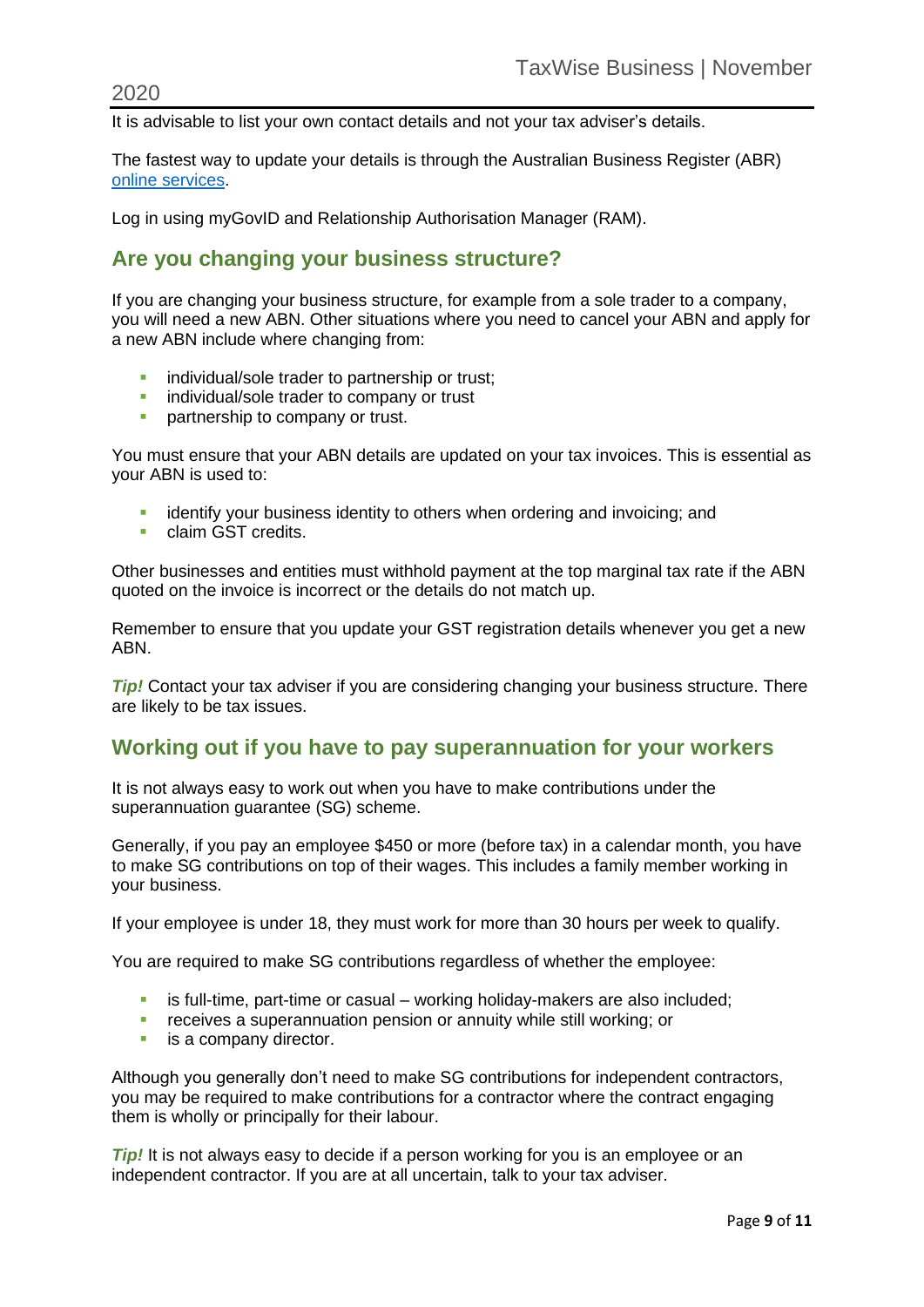

# **Key tax dates**

| <b>Date</b>  | <b>Obligation</b>                                                                                                                                                                                                                                                                  |
|--------------|------------------------------------------------------------------------------------------------------------------------------------------------------------------------------------------------------------------------------------------------------------------------------------|
| 8 Nov 2020*  | Wage condition deadline for JobKeeper fortnight 16                                                                                                                                                                                                                                 |
| 14 Nov 2020* | October JobKeeper monthly business declaration due                                                                                                                                                                                                                                 |
| 21 Nov 2020* | October monthly BAS due                                                                                                                                                                                                                                                            |
| 22 Nov 2020* | Wage condition deadline for JobKeeper fortnight 17                                                                                                                                                                                                                                 |
| 28 Nov 2020* | Lodge and pay September quarterly SGC (if required)                                                                                                                                                                                                                                |
| 1 Dec 2020   | Full self assessment companies - pay 2019-20 income tax<br>Non-full self assessment companies - lodge 2019-20 return                                                                                                                                                               |
| 6 Dec 2020*  | Wage condition deadline for JobKeeper fortnight 18                                                                                                                                                                                                                                 |
| 14 Dec 2020  | November JobKeeper monthly business declaration due                                                                                                                                                                                                                                |
| 19 Dec 2020* | Wage condition deadline for JobKeeper fortnight 19                                                                                                                                                                                                                                 |
| 21 Dec 2020  | Lodge and pay November monthly BAS                                                                                                                                                                                                                                                 |
| 3 Jan 2021*  | Wage condition deadline for JobKeeper fortnight 20                                                                                                                                                                                                                                 |
| 14 Jan 2021  | December JobKeeper monthly business declaration due                                                                                                                                                                                                                                |
| 21 Jan 2021  | Lodge and pay December monthly BAS                                                                                                                                                                                                                                                 |
| 31 Jan 2021* | Closely held trust - lodge December quarterly TFN report                                                                                                                                                                                                                           |
| 14 Feb 2021* | January JobKeeper monthly business declaration due                                                                                                                                                                                                                                 |
| 21 Feb 2020* | Lodge and pay January monthly BAS                                                                                                                                                                                                                                                  |
| 28 Feb 2021* | Lodge and pay December quarterly BAS<br>Lodge and pay December quarterly instalment notice<br>Lodge annual GST return (if no tax return due)<br>Lodge and pay December quarterly SGC (if required)<br>Lodge and pay SMSF annual return for new SMSFs (unless otherwise<br>advised) |

\*Next business day

*Note!* Talk to your tax agent to confirm the correct due dates for your own tax obligations. For example, you may have more time to lodge and pay if impacted by the COVID-19 pandemic.